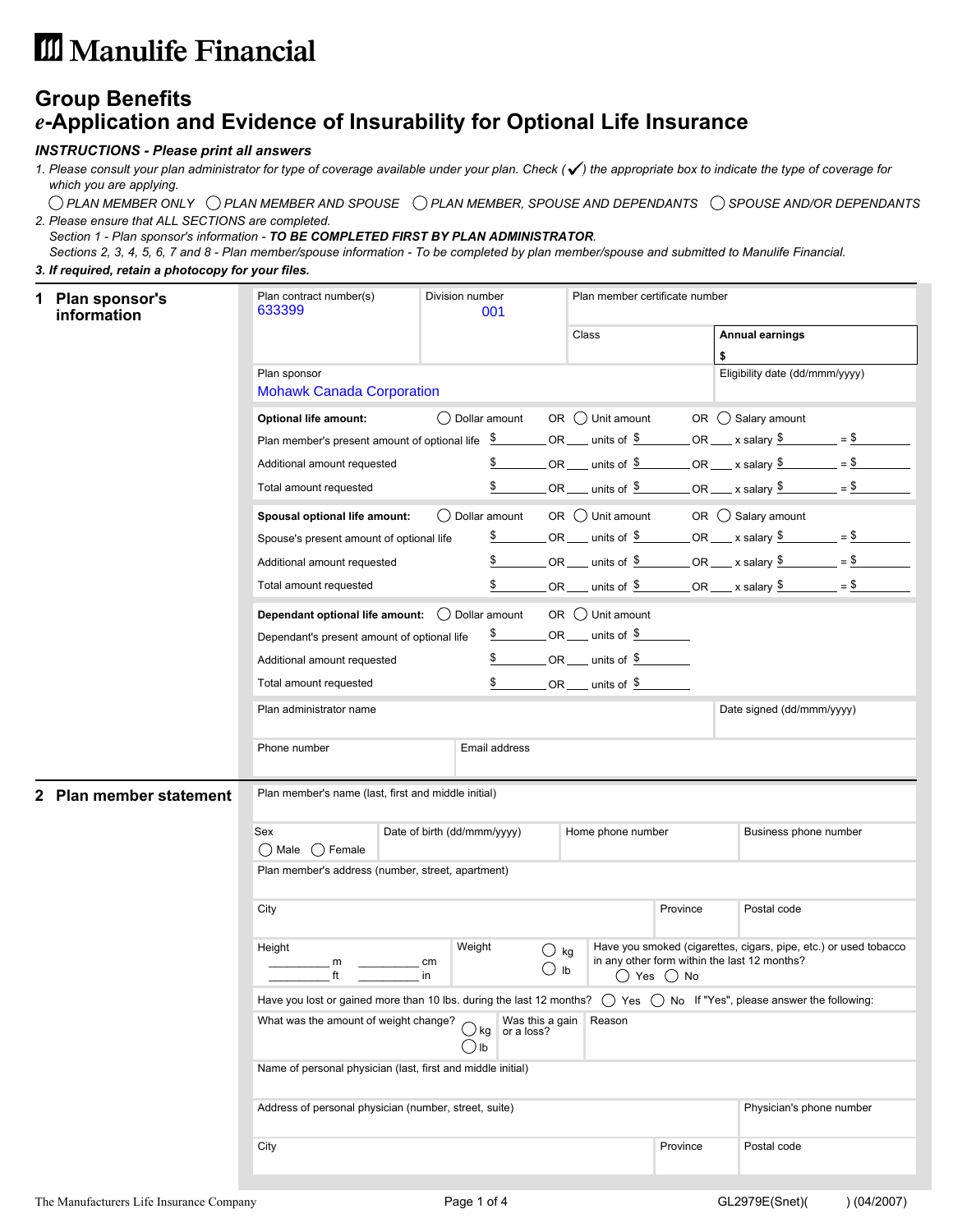| 3 | <b>Beneficiary designation</b><br>information                                                   | Name of beneficiary (last, first and middle initial)                                                                                                                                                                                                                                                                                                                                                                                      |                             |                                                        |                                              |        | Relationship to plan member           |                                                                                                                                                  |             | Percentage of benefit<br>$\%$                                                               |  |  |
|---|-------------------------------------------------------------------------------------------------|-------------------------------------------------------------------------------------------------------------------------------------------------------------------------------------------------------------------------------------------------------------------------------------------------------------------------------------------------------------------------------------------------------------------------------------------|-----------------------------|--------------------------------------------------------|----------------------------------------------|--------|---------------------------------------|--------------------------------------------------------------------------------------------------------------------------------------------------|-------------|---------------------------------------------------------------------------------------------|--|--|
|   | If a beneficiary is not assigned,<br>"ESTATE" will be assumed.                                  | Name of beneficiary (last, first and middle initial)                                                                                                                                                                                                                                                                                                                                                                                      |                             |                                                        |                                              |        | Relationship to plan member           |                                                                                                                                                  |             | Percentage of benefit<br>%                                                                  |  |  |
|   | Note: If living, you will be the<br>beneficiary of your spouse<br>and/or dependant's insurance; | Name of beneficiary (last, first and middle initial)                                                                                                                                                                                                                                                                                                                                                                                      |                             |                                                        |                                              |        | Relationship to plan member           |                                                                                                                                                  |             | Percentage of benefit<br>%                                                                  |  |  |
|   | otherwise the beneficiary will be<br>your estate.                                               |                                                                                                                                                                                                                                                                                                                                                                                                                                           |                             |                                                        |                                              |        |                                       | <b>TOTAL</b>                                                                                                                                     |             | 100%                                                                                        |  |  |
|   | For designated beneficiaries<br>under the age of majority.                                      | as Trustee to receive any amount due<br>I appoint<br>to any beneficiary under the age of majority (not applicable in Quebec).                                                                                                                                                                                                                                                                                                             |                             |                                                        |                                              |        |                                       |                                                                                                                                                  |             |                                                                                             |  |  |
|   | <b>Irrevocability</b>                                                                           | For Quebec residents only<br>Note: If beneficiary is shown as irrevocable, his/her consent<br>In Quebec, the designation of your spouse as<br>is required to change it. Include a signed and dated consent<br>beneficiary is irrevocable unless otherwise specified.<br>with this form. You are responsible for ensuring the<br>If spouse is beneficiary, designation is:<br>validity of your designation.<br>Revocable<br>() Irrevocable |                             |                                                        |                                              |        |                                       |                                                                                                                                                  |             |                                                                                             |  |  |
|   | <b>Spouse statement</b>                                                                         | Spouse's name (last, first and middle initial)                                                                                                                                                                                                                                                                                                                                                                                            |                             |                                                        |                                              |        |                                       |                                                                                                                                                  |             |                                                                                             |  |  |
|   |                                                                                                 | Sex<br>$\bigcap$ Male $\bigcap$ Female                                                                                                                                                                                                                                                                                                                                                                                                    | Date of birth (dd/mmm/yyyy) |                                                        |                                              |        | Home phone number                     | Business phone number                                                                                                                            |             |                                                                                             |  |  |
|   |                                                                                                 | Height<br>m<br>ft                                                                                                                                                                                                                                                                                                                                                                                                                         | cm<br>in                    | Weight                                                 | ∪ kg<br>С<br>Ib                              |        |                                       | Have you smoked (cigarettes, cigars, pipe, etc.) or used tobacco<br>in any other form within the last 12 months?<br>$\bigcirc$ Yes $\bigcirc$ No |             |                                                                                             |  |  |
|   |                                                                                                 | Have you lost or gained more than 10 lbs. during the last 12 months?                                                                                                                                                                                                                                                                                                                                                                      |                             |                                                        |                                              |        |                                       | $\bigcap$ Yes $\bigcap$ No If "Yes", please answer the following:                                                                                |             |                                                                                             |  |  |
|   |                                                                                                 | What was the amount of weight change?                                                                                                                                                                                                                                                                                                                                                                                                     |                             | Was this a gain<br>or a loss?<br>∪ kg<br>$\bigcirc$ lb |                                              | Reason |                                       |                                                                                                                                                  |             |                                                                                             |  |  |
|   |                                                                                                 | Is name of personal physician the same as member?<br>$()$ Yes<br>$()$ No<br>If "No," please provide:                                                                                                                                                                                                                                                                                                                                      |                             |                                                        |                                              |        |                                       |                                                                                                                                                  |             |                                                                                             |  |  |
|   |                                                                                                 | Name of personal physician (last, first and middle initial)                                                                                                                                                                                                                                                                                                                                                                               |                             |                                                        |                                              |        |                                       |                                                                                                                                                  |             |                                                                                             |  |  |
|   |                                                                                                 | Address of personal physician (number, street, suite)                                                                                                                                                                                                                                                                                                                                                                                     |                             |                                                        |                                              |        |                                       | Physician's phone number                                                                                                                         |             |                                                                                             |  |  |
|   |                                                                                                 | City                                                                                                                                                                                                                                                                                                                                                                                                                                      |                             |                                                        |                                              |        |                                       | Province                                                                                                                                         | Postal code |                                                                                             |  |  |
| 5 | <b>Dependant statement</b>                                                                      | Please provide the following information for each dependant to be insured.                                                                                                                                                                                                                                                                                                                                                                |                             |                                                        |                                              |        |                                       |                                                                                                                                                  |             |                                                                                             |  |  |
|   | To be completed when<br>dependants are applying for                                             | <b>COMPLETE NAME OF ELIGIBLE</b><br><b>DEPENDANT</b>                                                                                                                                                                                                                                                                                                                                                                                      |                             | <b>SEX</b>                                             | <b>RELATIONSHIP TO</b><br><b>PLAN MEMBER</b> |        | <b>DATE OF BIRTH</b><br>(dd/mmm/yyyy) | m<br>( ) ft                                                                                                                                      |             | <b>HEIGHT</b><br><b>WEIGHT</b><br>$\bigcirc$ kg $\bigcirc$ lbs<br>$( )$ cm<br>$\bigcirc$ in |  |  |
|   | coverage.                                                                                       |                                                                                                                                                                                                                                                                                                                                                                                                                                           |                             | $\bigcirc$ Male<br>$\bigcirc$ Female                   |                                              |        |                                       |                                                                                                                                                  |             |                                                                                             |  |  |
|   |                                                                                                 |                                                                                                                                                                                                                                                                                                                                                                                                                                           |                             | () Male<br>$\bigcirc$ Female                           |                                              |        |                                       |                                                                                                                                                  |             |                                                                                             |  |  |
|   |                                                                                                 |                                                                                                                                                                                                                                                                                                                                                                                                                                           |                             | $\bigcirc$ Male<br>$\bigcirc$ Female                   |                                              |        |                                       |                                                                                                                                                  |             |                                                                                             |  |  |
|   |                                                                                                 |                                                                                                                                                                                                                                                                                                                                                                                                                                           |                             | $\bigcirc$ Male<br>$\bigcirc$ Female                   |                                              |        |                                       |                                                                                                                                                  |             |                                                                                             |  |  |
|   |                                                                                                 | Is name of personal physician the same as member?<br>$()$ Yes<br>$()$ No<br>If "No," please provide:                                                                                                                                                                                                                                                                                                                                      |                             |                                                        |                                              |        |                                       |                                                                                                                                                  |             |                                                                                             |  |  |
|   |                                                                                                 | Name of personal physician (last, first and middle initial)                                                                                                                                                                                                                                                                                                                                                                               |                             |                                                        |                                              |        |                                       |                                                                                                                                                  |             |                                                                                             |  |  |
|   |                                                                                                 | Address of personal physician (number, street, suite)<br>Physician's phone number                                                                                                                                                                                                                                                                                                                                                         |                             |                                                        |                                              |        |                                       |                                                                                                                                                  |             |                                                                                             |  |  |
|   |                                                                                                 | City<br>Province                                                                                                                                                                                                                                                                                                                                                                                                                          |                             |                                                        |                                              |        |                                       | Postal code                                                                                                                                      |             |                                                                                             |  |  |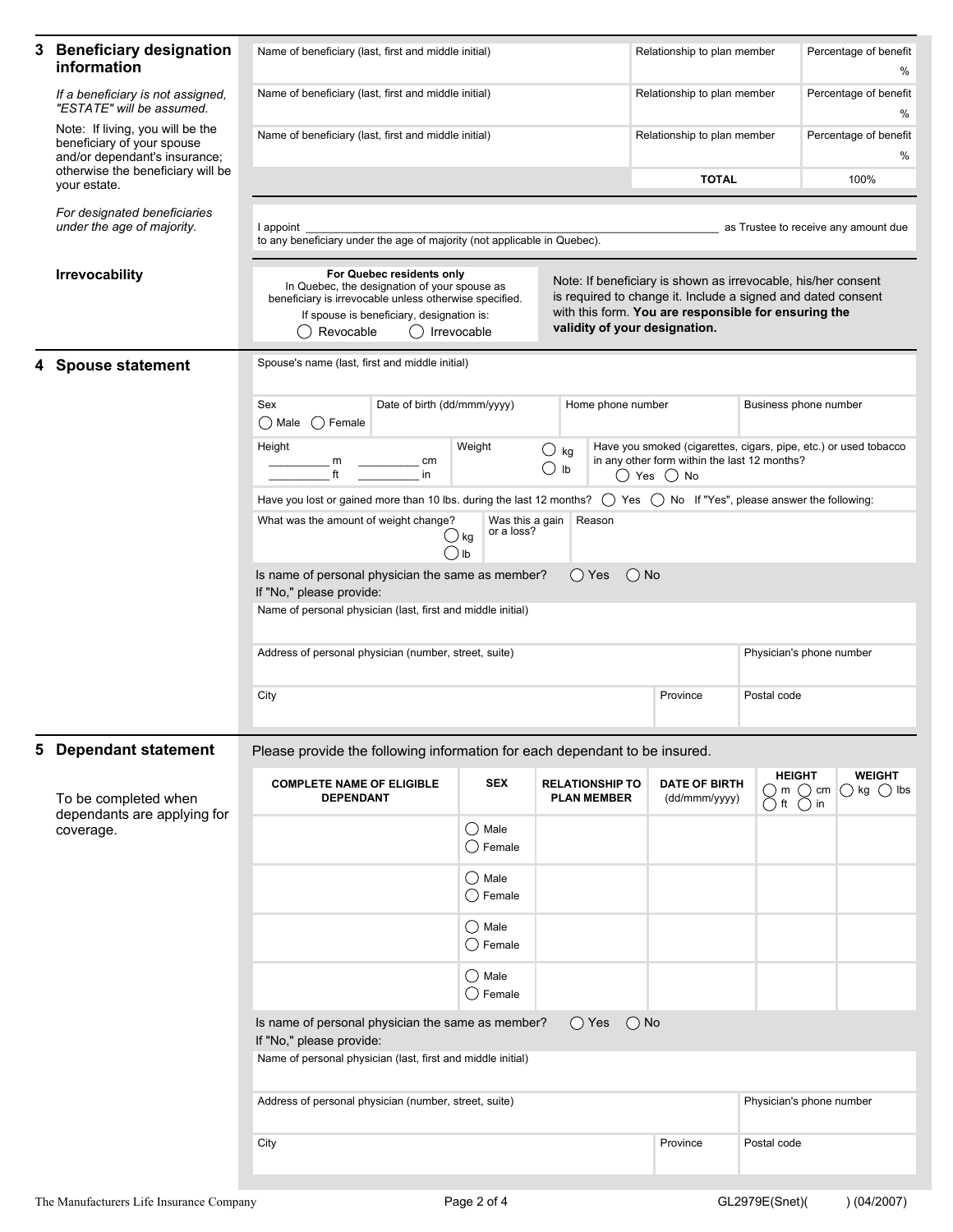| 6 Medical questionnaire                                                                                                                                                                                                                                                                                                                                                                                                                                                                         | <b>Plan member</b>                                                   | <b>Spouse</b>                                                                          | <b>Children</b>                               |
|-------------------------------------------------------------------------------------------------------------------------------------------------------------------------------------------------------------------------------------------------------------------------------------------------------------------------------------------------------------------------------------------------------------------------------------------------------------------------------------------------|----------------------------------------------------------------------|----------------------------------------------------------------------------------------|-----------------------------------------------|
| 1. Have you, within the last three (3) years, had an application for life or health insurance declined,<br>postponed or modified in any way?                                                                                                                                                                                                                                                                                                                                                    | $\bigcirc$ Yes $\bigcirc$ No $\big $                                 | $\bigcirc$ Yes $\bigcirc$ No $\big $                                                   | $\bigcirc$ Yes $\bigcirc$ No                  |
| 2. Have you, within the last three (3) years, consulted a physician, or been treated, for high blood<br>pressure, chest pain, heart attack, heart murmur, stroke, cancer, tumour, ulcer, colitis, diabetes,<br>asthma, epilepsy, back pain, nervous or mental illness, an emotional condition, anxiety or depression,<br>urinary tract infection, sexually transmitted disease, alcoholism, drug addiction, or any disease or<br>disorder of the heart, blood, lungs, liver, kidneys, or urine? |                                                                      | $\bigcirc$ Yes $\bigcirc$ No $\bigcirc$ Yes $\bigcirc$ No $\big $                      | $OYes$ $O No$                                 |
| 3. Have you, within the last three (3) years, been told that you had any immune deficiency disorder,<br>including AIDS or AIDS RELATED COMPLEX (ARC), or any generalized enlargement of your lymph<br>glands, or any test results indicating possible exposure to the AIDS virus (e.g. HIV, HTLV-III, LAV)?                                                                                                                                                                                     | $\bigcirc$ Yes $\bigcirc$ No $\big $                                 | $\bigcirc$ Yes $\bigcirc$ No $\big $                                                   | $\bigcirc$ Yes $\bigcirc$ No                  |
| 4. Have you had surgery or been hospitalized within the past three years?                                                                                                                                                                                                                                                                                                                                                                                                                       | $\bigcirc$ Yes $\bigcirc$ No $\big $                                 | $\bigcirc$ Yes $\bigcirc$ No $\big $                                                   | $\bigcirc$ Yes $\bigcirc$ No                  |
| 5. Have you consulted a physician or other practitioner within the past sixty days and been advised to<br>have further treatment, examination, diagnostic test, or surgery not already performed?                                                                                                                                                                                                                                                                                               |                                                                      | $\bigcirc$ Yes $\bigcirc$ No $\bigcirc$ Yes $\bigcirc$ No $\bigcirc$ Yes $\bigcirc$ No |                                               |
| 6. Have you, during the last five (5) years had X-rays, Electrocardiograms, blood or other special<br>tests, for other than regular medical checkups, taken or currently on any treatment/medication?                                                                                                                                                                                                                                                                                           |                                                                      | $\bigcirc$ Yes $\bigcirc$ No $\bigcirc$ Yes $\bigcirc$ No $\bigcirc$ Yes $\bigcirc$ No |                                               |
| 7. Any family history of any inherited or familial disease? (e.g. Huntington's Chorea, diabetes, heart or<br>kidney disease)                                                                                                                                                                                                                                                                                                                                                                    | $\bigcirc$ Yes $\bigcirc$ No                                         | $\bigcirc$ Yes $\bigcirc$ No $\big $                                                   | $\bigcirc$ Yes $\bigcirc$ No                  |
| 8. During the past 12 months have you, your spouse or your dependants:<br>(a) flown as a pilot, student pilot or crew member or have any intention of doing so?<br>(b) ever engaged in racing, underwater diving, parachuting or any other hazardous sport or have<br>any intention of doing so?<br>Please specify which activity.                                                                                                                                                              | $\bigcirc$ Yes $\bigcirc$ No<br>$\bigcirc$ Yes $\bigcirc$ No $\big $ | $\bigcirc$ Yes $\bigcirc$ No<br>$\bigcirc$ Yes $\bigcirc$ No $\big $                   | $OYes$ $O No$<br>$\bigcirc$ Yes $\bigcirc$ No |
|                                                                                                                                                                                                                                                                                                                                                                                                                                                                                                 |                                                                      |                                                                                        |                                               |

#### **Please provide details below, if you have answered "Yes" to** *ANY* **questions. If more space is needed, use another form or sheet of paper (both must be signed and dated).**

| <b>QUESTION</b><br><b>NUMBER</b> | <b>NAME OF PERSON</b><br>(FIRST & MIDDLE) | <b>DETAILS OR</b><br><b>NAME OF CONDITION</b> | <b>DATE AND</b><br><b>DURATION</b> | <b>TREATMENT AND RESULTS</b><br>(RECOVERY OR REMAINING EFFECTS) | <b>NAMES AND ADDRESSES OF</b><br>PHYSICIANS AND HOSPITALS |
|----------------------------------|-------------------------------------------|-----------------------------------------------|------------------------------------|-----------------------------------------------------------------|-----------------------------------------------------------|
|                                  |                                           |                                               |                                    |                                                                 |                                                           |
|                                  |                                           |                                               |                                    |                                                                 |                                                           |
|                                  |                                           |                                               |                                    |                                                                 |                                                           |
|                                  |                                           |                                               |                                    |                                                                 |                                                           |
|                                  |                                           |                                               |                                    |                                                                 |                                                           |
|                                  |                                           |                                               |                                    |                                                                 |                                                           |